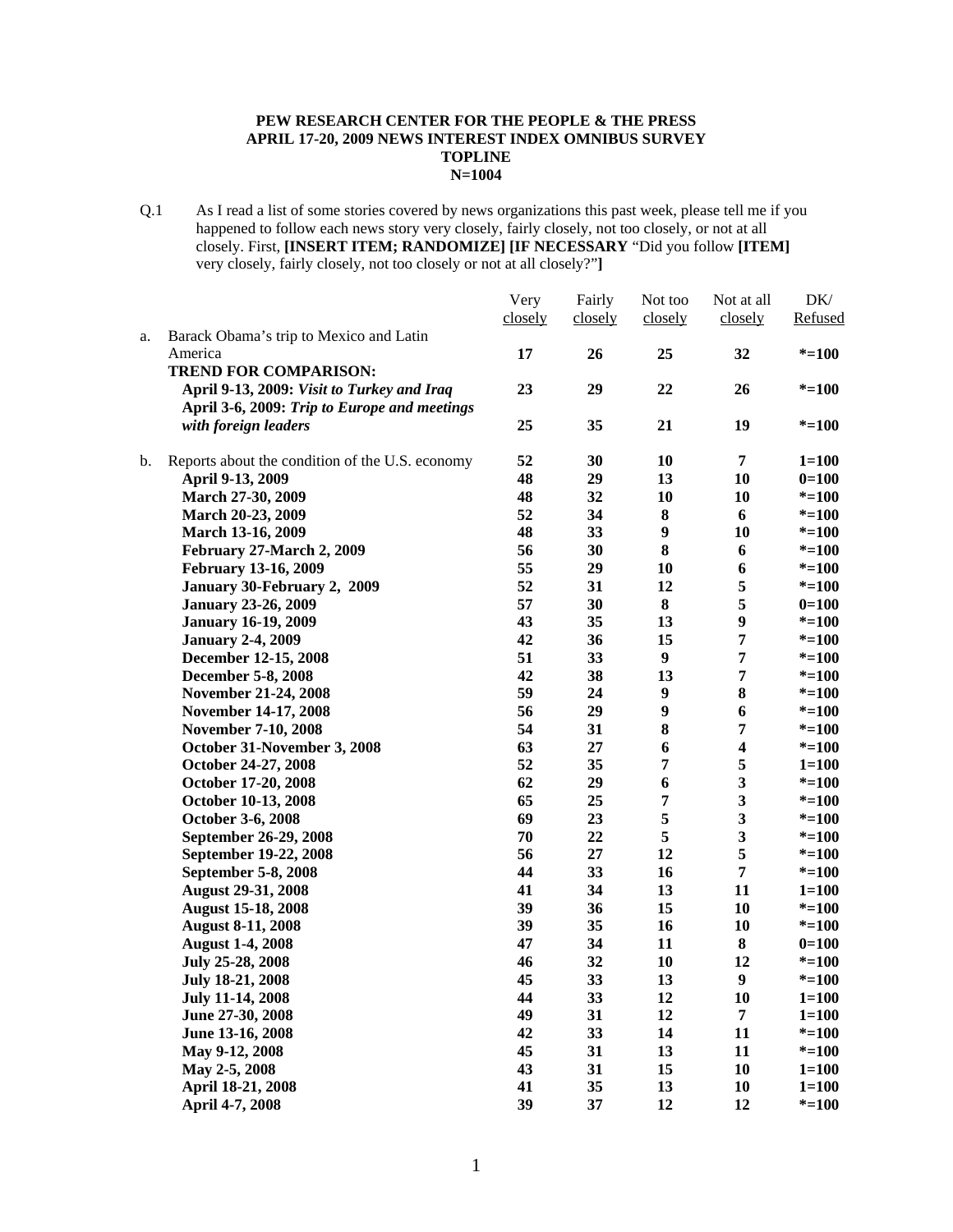# **Q.1 CONTINUED…**

|                             | Very    | Fairly  | Not too | Not at all       | DK/       |
|-----------------------------|---------|---------|---------|------------------|-----------|
|                             | closely | closely | closely | closely          | Refused   |
| March 28-31, 2008           | 42      | 36      | 14      | 8                | $* = 100$ |
| March 20-24, 2008           | 45      | 33      | 13      | 9                | $* = 100$ |
| February 29-March 3, 2008   | 38      | 35      | 15      | 11               | $1 = 100$ |
| <b>February 15-18, 2008</b> | 37      | 36      | 11      | 16               | $8 = 100$ |
| <b>February 1-4, 2008</b>   | 40      | 37      | 14      | ${\bf 8}$        | $1 = 100$ |
| <b>January 18-21, 2008</b>  | 42      | 31      | 16      | 11               | $* = 100$ |
| <b>January 11-14, 2008</b>  | 36      | 32      | 15      | 16               | $1 = 100$ |
| <b>November 2-5, 2007</b>   | 27      | 37      | 16      | 19               | $1 = 100$ |
| October 19-22, 2007         | 25      | 34      | 20      | 21               | $* = 100$ |
| <b>August 10-13, 2007</b>   | 28      | 36      | 18      | 18               | $* = 100$ |
| Mid-November, 2006          | 31      | 40      | 17      | 11               | $1=100$   |
| December, 2005              | 35      | 35      | 18      | 11               | $1 = 100$ |
| Early November, 2005        | 35      | 39      | 17      | 9                | $* = 100$ |
| Mid-May, 2005               | 30      | 39      | 19      | 11               | $1 = 100$ |
| January, 2005               | 35      | 41      | 17      | $\boldsymbol{7}$ | $* = 100$ |
| Mid-October, 2004           | 30      | 43      | 16      | 10               | $1 = 100$ |
| Early September, 2004       | 39      | 34      | 15      | 11               | $1 = 100$ |
| Mid-January, 2004           | 37      | 41      | 15      | $\boldsymbol{7}$ | $* = 100$ |
| December, 2003              | 35      | 38      | 14      | 11               | $2=100$   |
| November, 2003              | 40      | 34      | 15      | 10               | $1 = 100$ |
| October, 2003               | 32      | 39      | 16      | 12               | $1 = 100$ |
| September, 2003             | 39      | 30      | 18      | 12               | $1 = 100$ |
| March, 2003                 | 40      | 35      | 16      | 8                | $1 = 100$ |
| February, 2003              | 42      | 33      | 15      | 10               | $* = 100$ |
| January, 2003               | 40      | 35      | 13      | 11               | $1 = 100$ |
| December, 2002              | 38      | 34      | 17      | 10               | $1 = 100$ |
| February, 2002              | 35      | 40      | 15      | 9                | $1 = 100$ |
| January, 2002               | 30      | 44      | 16      | 9                | $1 = 100$ |
| December, 2001              | 37      | 40      | 13      | $\,8\,$          | $2=100$   |
| Mid-November, 2001          | 41      | 36      | 15      | $\boldsymbol{7}$ | $1 = 100$ |
| June, 2001                  | 24      | 41      | 18      | 16               | $1 = 100$ |
| May, 2001                   | 34      | 36      | 15      | 15               | $0=100$   |
| April, 2001                 | 36      | 34      | 16      | 13               | $1 = 100$ |
| February, 2001              | 30      | 39      | 18      | 12               | $1 = 100$ |
| January, 2001               | 32      | 38      | 17      | 11               | $2=100$   |
| June, 1995                  | 26      | 41      | 22      | 11               | $* = 100$ |
| March, 1995                 | 27      | 45      | 19      | 9                | $* = 100$ |
| February, 1995              | 23      | 41      | 22      | 13               | $1 = 100$ |
| December, 1994              | 28      | 43      | 20      | 9                | $* = 100$ |
| October, 1994               | 27      | 40      | 20      | 12               | $1 = 100$ |
| June, 1994                  | 25      | 42      | 23      | 10               | $* = 100$ |
| May, 1994                   | 33      | 40      | 16      | 10               | $1 = 100$ |
| January, 1994               | 34      | 39      | 16      | 10               | $1 = 100$ |
| Early January, 1994         | 36      | 44      | 13      | 7                | $* = 100$ |
| December, 1993              | 35      | 41      | 15      | $\,8\,$          | $1 = 100$ |
| October, 1993               | 33      | 38      | 20      | 9                | $* = 100$ |
| September, 1993             | 37      | 40      | 14      | $8\,$            | $1 = 100$ |
| Early September, 1993       | 39      | 39      | 14      | 9                | $* = 100$ |
|                             | 41      | 36      | 14      | 9                | $* = 100$ |
| August, 1993                | 37      | 38      | 18      | 6                | $1 = 100$ |
| May, 1993<br>February, 1993 | 49      | 36      | 10      | $\sqrt{5}$       | $* = 100$ |
| January, 1993               | 42      | 39      | 12      | $\boldsymbol{7}$ | $* = 100$ |
|                             | 43      |         | 13      | $\epsilon$       |           |
| September, 1992             |         | 37      |         |                  | $1 = 100$ |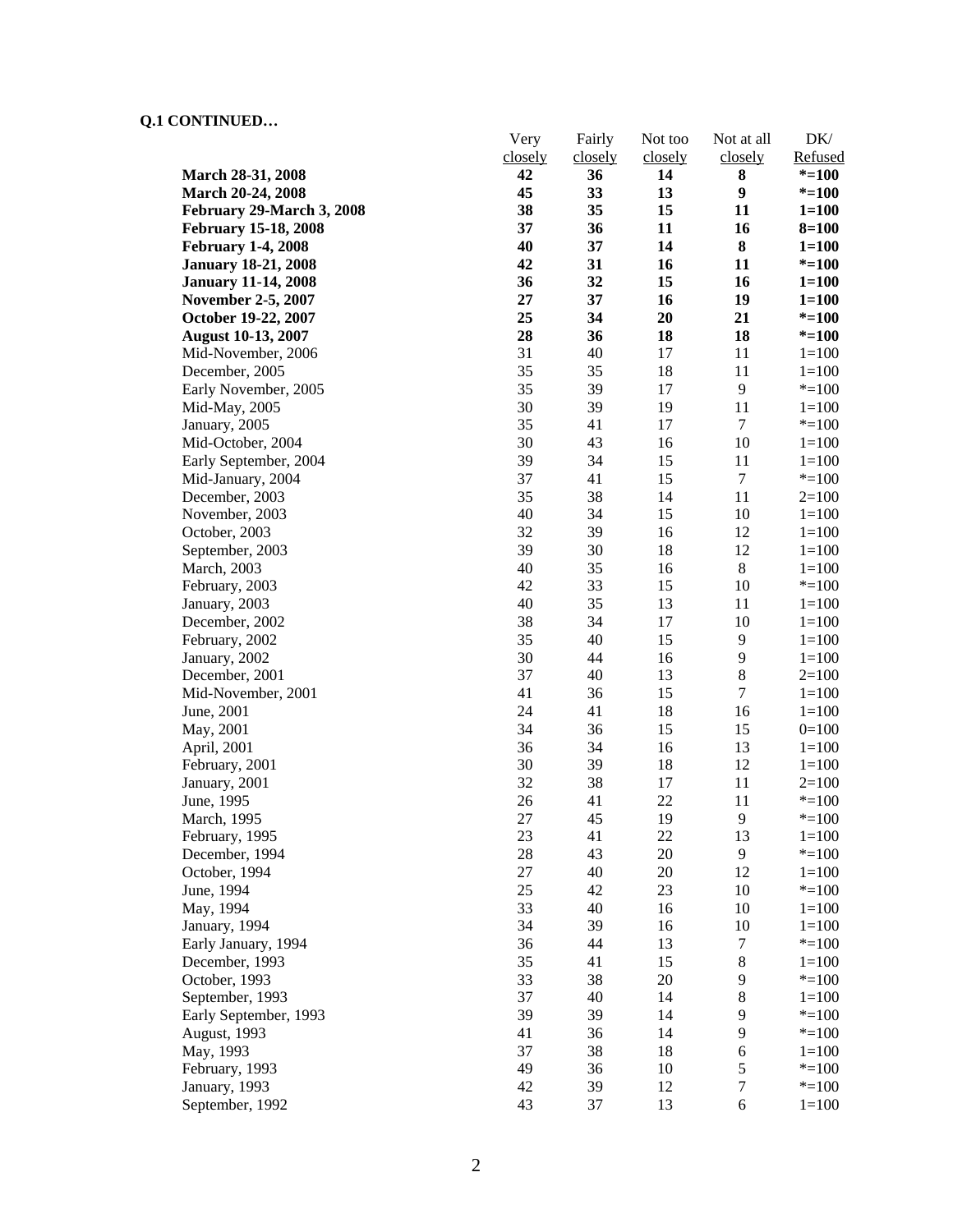## **Q.1 CONTINUED…**

|                                                 | Very                                                                                                                                                                                                                                                                                         | Fairly                          | Not too                               | Not at all                      | DK/                                           |
|-------------------------------------------------|----------------------------------------------------------------------------------------------------------------------------------------------------------------------------------------------------------------------------------------------------------------------------------------------|---------------------------------|---------------------------------------|---------------------------------|-----------------------------------------------|
|                                                 |                                                                                                                                                                                                                                                                                              |                                 |                                       |                                 | Refused                                       |
|                                                 |                                                                                                                                                                                                                                                                                              |                                 |                                       |                                 | $1 = 100$                                     |
|                                                 |                                                                                                                                                                                                                                                                                              |                                 |                                       |                                 | $* = 100$                                     |
|                                                 |                                                                                                                                                                                                                                                                                              |                                 |                                       |                                 | $* = 100$                                     |
|                                                 |                                                                                                                                                                                                                                                                                              |                                 |                                       |                                 | $* = 100$                                     |
|                                                 | 36                                                                                                                                                                                                                                                                                           | 38                              | 16                                    |                                 | $1 = 100$                                     |
| Tea party protests against taxes and government |                                                                                                                                                                                                                                                                                              |                                 |                                       |                                 |                                               |
| spending                                        | 27                                                                                                                                                                                                                                                                                           | 25                              | 22                                    | 25                              | $1 = 100$                                     |
| The Obama administration relaxing travel        |                                                                                                                                                                                                                                                                                              |                                 |                                       |                                 |                                               |
| restrictions to Cuba                            | 20                                                                                                                                                                                                                                                                                           | 30                              | 22                                    | 27                              | $1 = 100$                                     |
|                                                 |                                                                                                                                                                                                                                                                                              |                                 |                                       |                                 |                                               |
| February 22-25, 2008: Fidel Castro resigning    | 18                                                                                                                                                                                                                                                                                           | 37                              | 25                                    | 20                              | $* = 100$                                     |
| Cuba to his brother                             | 19                                                                                                                                                                                                                                                                                           | 34                              | 23                                    | 23                              | $1 = 100$                                     |
| The release of memos describing harsh           |                                                                                                                                                                                                                                                                                              |                                 |                                       |                                 |                                               |
| interrogation techniques used by CIA officials  | 17                                                                                                                                                                                                                                                                                           | 24                              | 22                                    | 37                              | $* = 100$                                     |
| News about attacks on cargo ships by Somali     |                                                                                                                                                                                                                                                                                              |                                 |                                       |                                 |                                               |
| pirates                                         | 41                                                                                                                                                                                                                                                                                           | 34                              | 13                                    | 11                              | $1 = 100$                                     |
|                                                 |                                                                                                                                                                                                                                                                                              |                                 |                                       |                                 |                                               |
|                                                 | 34                                                                                                                                                                                                                                                                                           |                                 | 14                                    | 17                              | $* = 100$                                     |
| Nov. 21-24, 2008: Hijack Saudi supertanker      | 19                                                                                                                                                                                                                                                                                           | 28                              | 23                                    | 30                              | $* = 100$                                     |
|                                                 | May, 1992<br>March, 1992<br>February, 1992<br>January, 1992<br>October, 1991<br><b>TREND FOR COMPARISON: 1</b><br>August, 2006: Fidel Castro handing control of<br><b>TREND FOR COMPARISON:2</b><br>April 9-13, 2009: Somali Pirates hijacking a<br>U.S. cargo ship with 20 Americans aboard | closely<br>39<br>47<br>47<br>44 | closely<br>39<br>38<br>37<br>40<br>35 | closely<br>15<br>11<br>10<br>11 | closely<br>6<br>$\overline{4}$<br>6<br>5<br>9 |

Q.2 Which ONE of the stories I just mentioned have you followed most closely, or is there another story you've been following MORE closely? [**DO NOT READ LIST. ACCEPT ONLY ONE RESPONSE.]** 

- 34 News about attacks on cargo ships by Somali pirates
- 27 Reports about the condition of the U.S. economy
- 9 Tea party protests against taxes and government spending
- 6 Barack Obama's trip to Mexico and Latin America
- 3 The Obama administration relaxing travel restrictions to Cuba<br>2 The release of memos describing harsh interrogation technique
- 2 The release of memos describing harsh interrogation technique used by CIA officials
- 6 Some other story **(VOL.)**
- 13 Don't know/Refused **(VOL.)**
- 100

 $\frac{1}{1}$ 

February 22-25, 2008, asked about: "Fidel Castro resigning as president of Cuba." August, 2006, asked about: "Fidel Castro handing control of Cuba to his brother because of an illness."<br>2

April 9-13, 2009, asked about: "Somali pirates hijacking a U.S. cargo ship with 20 Americans aboard." November 21-24, 2008, asked about: "Pirates from Somalia hijacking a Saudi Arabian supertanker."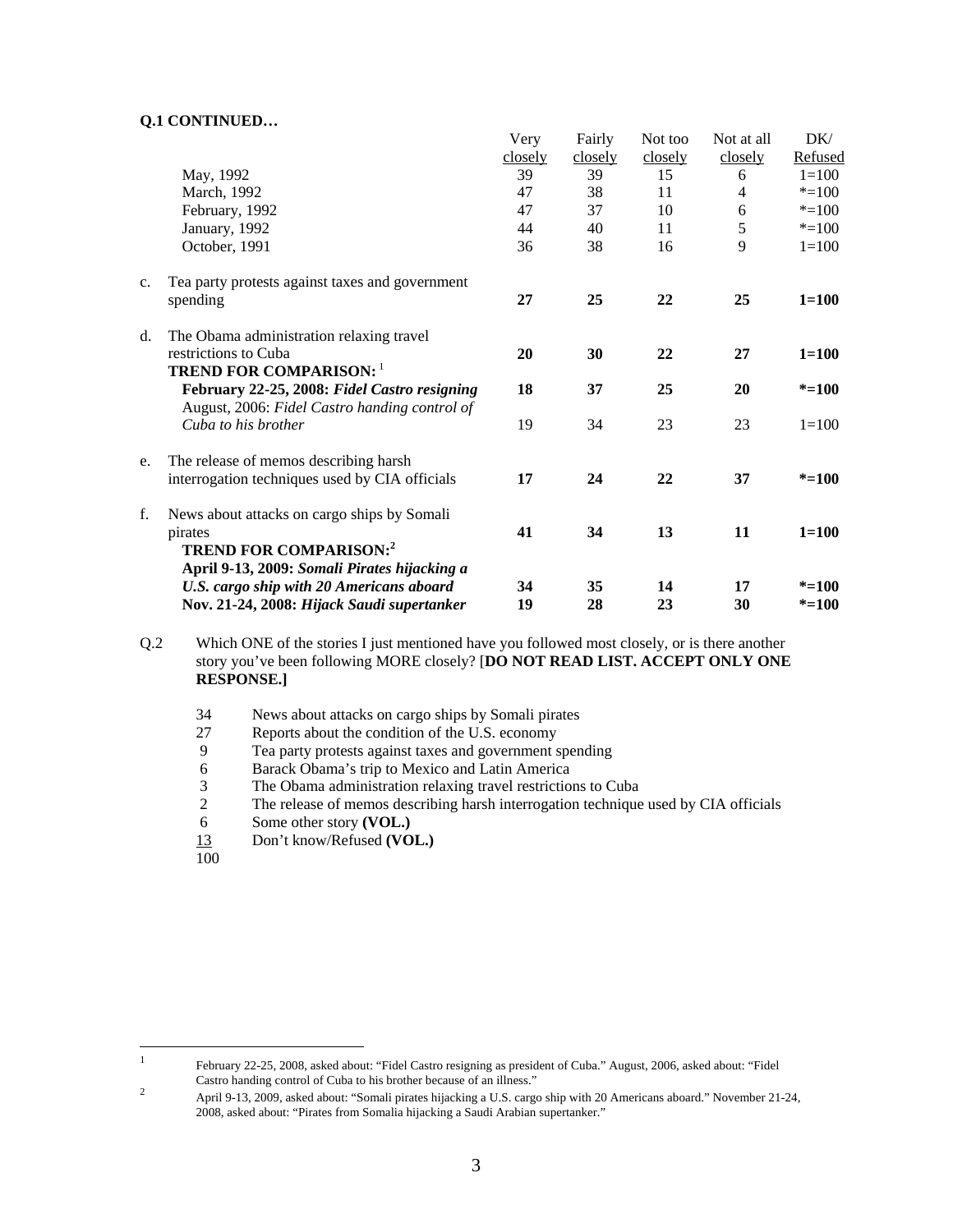Q.3 In your opinion, are the news organizations you are familiar with being fair or unfair to the Obama administration?

| April 17-20, 2009     | <b>Fair</b><br>66 | Unfair<br>18 | (VOL.)<br>DK/Ref<br>16=100 |
|-----------------------|-------------------|--------------|----------------------------|
| G.W. Bush             |                   |              |                            |
| July, 2007            | 57                | 32           | $11=100$                   |
| April, 2006           | 56                | 31           | $13=100$                   |
| Early November, 2005  | 50                | 31           | $19=100$                   |
| Early July, 2003      | 62                | 24           | $14=100$                   |
| February, 2001        | 65                | 19           | $16=100$                   |
| <b>Clinton</b>        |                   |              |                            |
| Early September, 1998 | 52                | 40           | $8=100$                    |
| February, 1998        | 49                | 44           | $7 = 100$                  |
| September, 1994       | 67                | 26           | $7 = 100$                  |
| May, 1994             | 52                | 36           | $12=100$                   |
| August, 1993          | 66                | 21           | $13=100$                   |
| June, 1993            | 51                | 43           | $6=100$                    |
| February, 1993        | 72                | 17           | $11=100$                   |
| Bush, Sr.             |                   |              |                            |
| January, 1992         | 77                | 15           | $8=100$                    |
| November, 1990        | 72                | 15           | $13=100$                   |
| January, 1990         | 76                | 14           | $10=100$                   |
| August, 1989          | 82                | 12           | $6=100$                    |
| Reagan                |                   |              |                            |
| January, 1988         | 66                | 21           | $13=100$                   |
| January, 1987         | 67                | 25           | $8=100$                    |
| July, 1985            | 78                | 12           | $10=100$                   |
|                       |                   |              |                            |

## **IF "UNFAIR" IN Q.3 (Q.3=2) ASK [N=177]:**

Q.4 In what ways are they being unfair? **[OPEN END. PROBE FOR SPECIFICS. RECORD UP TO FOUR MENTIONS ]** Any other ways?

### **Q.4 RESULTS NOT SHOWN; USED FOR QUALITATIVE PURPOSES ONLY.**

#### **ASK ALL:**

- Q.5 Thinking about television news, which of the following networks, if any, do you think has been TOO CRITICAL in its coverage of Barack Obama? **[READ ENTIRE LIST AND ACCEPT MULTIPLE MENTIONS. RANDOMIZE LIST]**
	- 29 Fox News cable channel
	- 11 CNN cable news
	- 8 MSNBC cable news<br>4 ABC News
	- ABC News
	- 4 NBC News
	- 3 CBS News
	- 2 All have been too critical **(VOL.)**
	- 34 None has been too critical **(VOL.)**
	- 19 Don't know/Refused **(VOL.)**